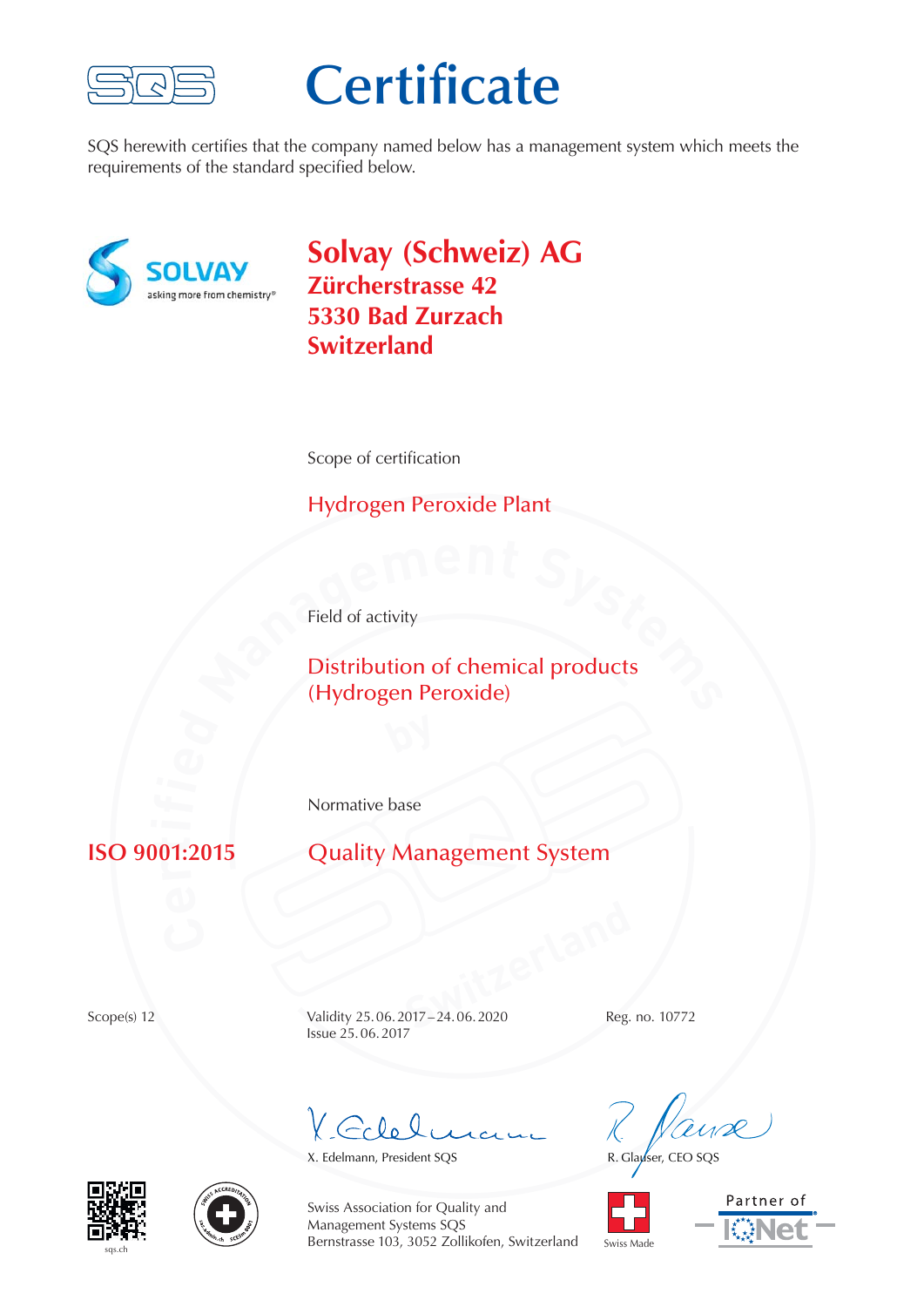

THE INTERNATIONAL CERTIFICATION NETWORK

*CERTIFICATE SQS and IQNet Partner hereby states that the organization*

## *Solvay (Schweiz) AG*

*Zürcherstrasse 42 5330 Bad Zurzach Switzerland*

*for the following scope and type of activities*

*Hydrogen Peroxide Plant Distribution of chemical products (Hydrogen Peroxide)*

*has implemented and maintains a*

*Management System which fulfills the requirements of the following standard(s)* 

*ISO 9001:2015 / Quality Management System*

*for the validity date, please refer to the original certificate\* issued by SQS* 

*Scope No(s): 12 Issued on: 2017-06-25 Validity date: 2020-06-24 Registration Number: CH-10772*

 $\overline{a}$ 

Theeduel

*Michael Drechsel President of IQNet*

*Roland Glauser CEO SQS*

IQNet Partners\*\*: AENOR Spain AFNOR Certification France AIB-Vinçotte International Belgium APCER Portugal CCC Cyprus<br>CISQ Italy CQC China COM China CQS Czech Republic Cro Cert Croatia DQS Holding GmbH Germany<br>FCAV Brazil FONDONORMA Venezue Quality Austria Austria RR Russia SIGE México SII Israel SIQ Slovenia SIRIM QAS International Malaysia SQS Switzerland SRAC Romania TEST St Petersburg Russia TSE Turkey YUQS Serbia IQNet is represented in the USA by: AFNOR Certification, CISQ, DQS Holding GmbH and NSAI Inc.

\* This attestation is directly linked to the IONet Partner's original certificate and shall not be used as a stand-alone document \*\* The list of IQNet partners is valid at the time of issue of this certificate. Updated information is available under www.iqnet-certification.com